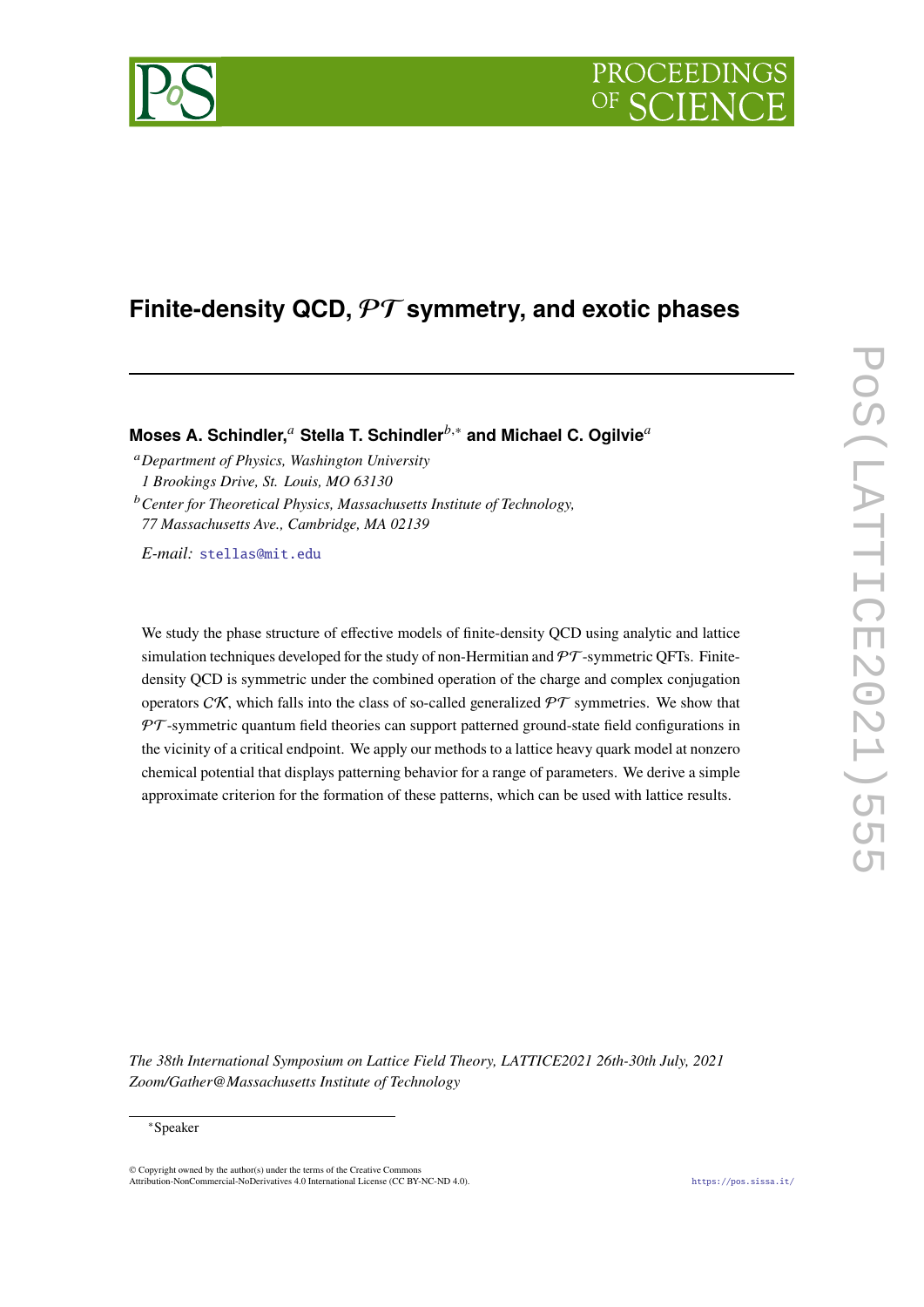#### **1. Motivation**

Finite-density QCD belongs to the class of so-called non-Hermitian  $\mathcal{PT}$ -symmetric systems due to its invariance under the  $\mathcal{PT}$ -type operator  $\mathcal{CK}$ , the simultaneous action of charge and complex conjugation [\[1,](#page-7-0) [2\]](#page-7-1). Since its inception in 1998 [\[3\]](#page-7-2), the field of  $\mathcal{PT}$  symmetry has had a wide impact on physics, generating thousands of experiments and applications across such diverse areas as optics, condensed matter, and quantum computing  $[4–8]$  $[4–8]$ . We bring knowledge of  $\mathcal{PT}$  symmetry to bear on lattice gauge theory, inspiring novel analytic and simulation techniques for finite-density models [\[2,](#page-7-1) [9,](#page-7-5) [10\]](#page-7-6). Our findings indicate that finite-density QCD may have complicated phase behavior associated with the Polyakov loop, including inhomogeneous phases and sinusoidally-modulated Polyakov loop correlators near the critical endpoint.

It has long been known that inhomogeneous behavior might be present in order parameters associated with quarks [\[11\]](#page-7-7), including LOFF phases in color superconductors [\[12\]](#page-7-8) and chiral spirals [\[13\]](#page-7-9). It was first suggested in 2011 that propagators might exhibit sinusoidal modulation based on a flux tube model [\[14,](#page-7-10) [15\]](#page-7-11), which has a real action but is equivalent to a  $Z(3)$  spin model with complex magnetic fields. A number of phenomenological continuum effective field theories of finite-density QCD also exhibit a region of parameter space characterized by sinusoidally-modulated Polyakov loop correlators [\[16,](#page-7-12) [17\]](#page-8-0). In Polyakov-Nambu-Jona Lasinio models, such modulation is known to occur near the critical endpoint in the  $\mu - T$  plane [\[18\]](#page-8-1). Strong-coupling lattice expansions of Polyakov loop correlators in the presence of static quarks at finite density display sinusoidal modulation [\[19\]](#page-8-2), and there is strong evidence for this behavior in a  $Z(3)$  model through simulation and mean field theory [\[20\]](#page-8-3).

In these proceedings, we use methods motivated by  $\mathcal{PT}$  symmetry to help explain the appearance of these exotic phenomena. We develop a straightforward analytic probe for finding the phase structure of scalar QFTs, which we confirm numerically for a two-component theory using a new algorithm to circumvent the sign problem. We then apply this analytic technique to a simple effective model of finite-density QCD.

#### **2. Brief introduction to** PT **symmetry**

A system is said to have a  $\mathcal{PT}$ -type symmetry if it is invariant under the combined operations of any given linear operator ("P") and antilinear operator ("T").<sup>[1](#page-1-0)</sup> A prototypical  $\mathcal{PT}$ -symmetric system is a Schrödinger equation  $H = -\partial_x^2 + V(x)$  with a complex potential like  $x^2(ix)$ <sup> $\epsilon$ </sup> satisfying

<span id="page-1-2"></span>
$$
V(x) = V^*(-x). \tag{1}
$$

H is not Hermitian, but it is invariant under the simultaneous action of  $P : x \to -x$  and  $T : i \to -i$ . An imaginary term in a potential signifies energy exchange between a system and its surroundings. Thus,  $\mathcal{PT}$  symmetry indicates balanced energy flow into and out of the system [\[3\]](#page-7-2).

Each eigenvalue of a  $\mathcal{PT}$ -symmetric operator H must be either real or part of a complexconjugate pair. When the eigenvalue spectrum is entirely real, we say that H has an *unbroken*  $PT$  symmetry.<sup>[2](#page-1-1)</sup> Unbroken  $PT$  Hamiltonians exhibit analogues of traditional Hermitian properties

<span id="page-1-0"></span><sup>1</sup>This notation need not refer specifically to the parity inversion or time reversal operators of particle theory.

<span id="page-1-1"></span><sup>2</sup>This terminology has no direct connection to spontaneous symmetry breaking.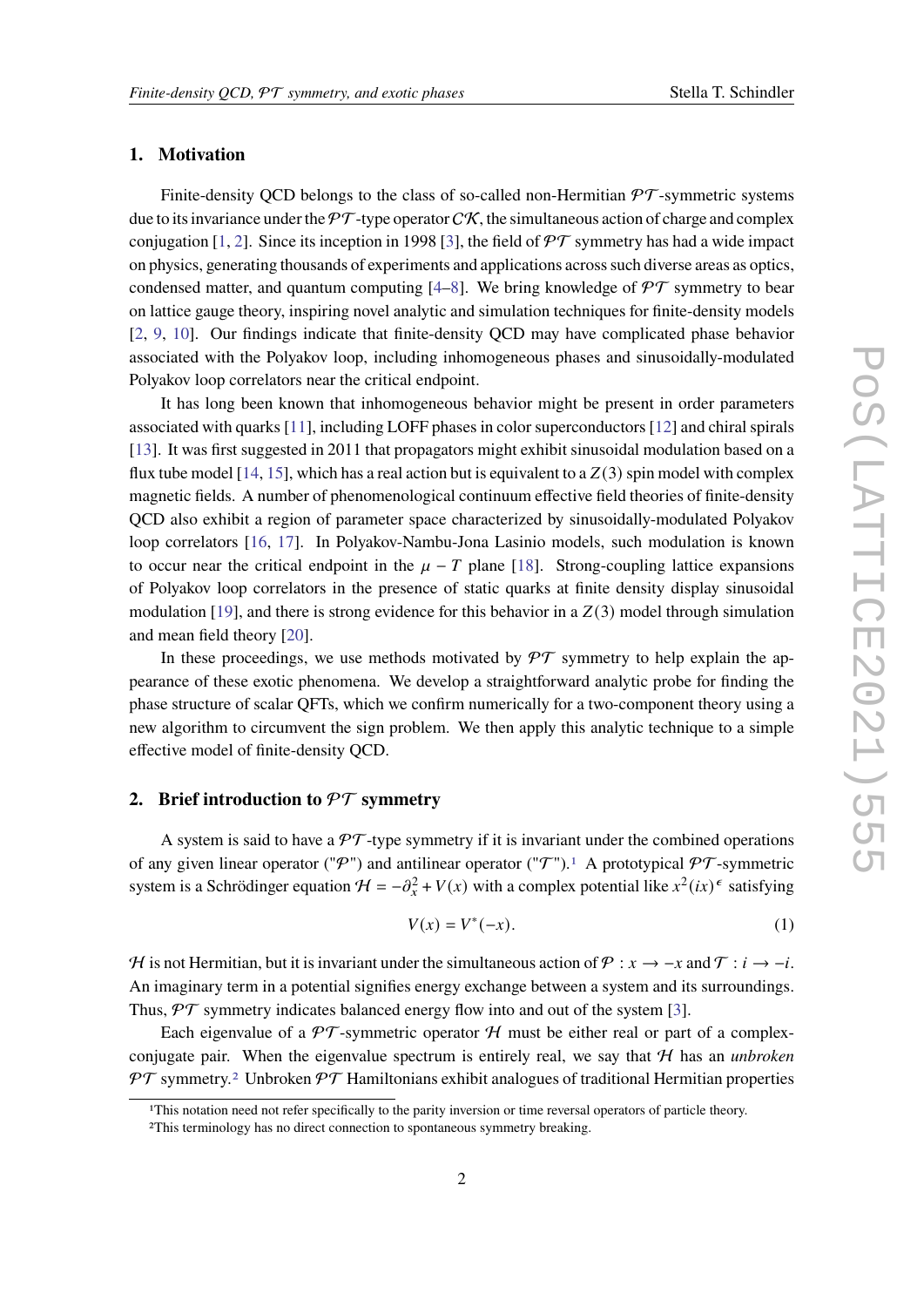such as unitary time evolution, orthogonality [\[21\]](#page-8-4), completeness [\[22\]](#page-8-5), and interlacing eigenfunctions [\[23,](#page-8-6) [24\]](#page-8-7). These properties break down in a characteristic manner when symmetry is broken and one or more eigenvalue pairs becomes complex.

The symmetry in eq. [\(1\)](#page-1-2) is reminiscent of the fermion determinant of QCD at real nonzero  $\mu$ , which respects

<span id="page-2-0"></span>
$$
\det M(\mu) = \det M^*(-\mu). \tag{2}
$$

Eq. [\(2\)](#page-2-0) is the source of the lattice QCD sign problem. It is also manifestly symmetric under the simultaneous action of the linear charge operator  $C$  and antilinear complex conjugation  $K$ , a symmetry of the PT type [\[2\]](#page-7-1). Finite-density OCD is thus amenable to study using  $\mathcal{PT}$  methods.

#### <span id="page-2-4"></span>**3. Phase structure of complex QFTs**

We can determine the phase structure of a complex QFT by doing a conventional stability analysis of the propagator [\[2,](#page-7-1) [10\]](#page-7-6). Let us consider a generic theory with multiple scalar fields

<span id="page-2-1"></span>
$$
S[\phi_a(x), \chi_b(x)] = \frac{1}{2} (\partial_\mu \phi_a)^2 + \frac{1}{2} (\partial_\mu \chi_b)^2 + V(\phi_a, \chi_b),
$$
 (3)

where we allow the potential  $V(\phi_a, \chi_b)$  to have complex couplings and masses. We can write the momentum-space propagator as  $G(p^2) = \frac{1}{p^2+M}$ , with mass matrix

<span id="page-2-3"></span>
$$
\mathcal{M} = \begin{pmatrix} \frac{\partial^2 V}{\partial \phi_a^2} & \frac{\partial^2 V}{\partial \phi_a \partial \chi_b} \\ \frac{\partial^2 V}{\partial \chi_b \partial \phi_a} & \frac{\partial^2 V}{\partial \chi_b^2} \end{pmatrix}_{\phi_a^0, \chi_b^0}
$$
(4)

evaluated at homogeneous minima  $\phi_a(x) = \phi_a^0$  and  $\chi_b(x) = \chi_b^0$ .

In a conventional QFT,  $M$  has nonnegative eigenvalues. In position space, the propagator decays exponentially, and thus the theory supports a stable homogeneous ground state. On the other hand, a generic Lagrangian with arbitrary complex terms has a non-Hermitian  $M$  with a mix of positive, negative, and complex eigenvalues. In general, the position-space propagator would grow exponentially, signaling complete instability of the theory.

Non-Hermitian Lagrangians with  $\mathcal{PT}$ -type symmetries are better behaved. Let us consider eq. [\(3\)](#page-2-1) with a  $\mathcal{PT}$ -symmetric action satisfying

<span id="page-2-2"></span>
$$
S[\phi_a(x), \chi_b(x)] = S^*[\phi_a(x), -\chi_b(x)].
$$
 (5)

The potential V and mass matrix  $M$  obey the same symmetry as eq. [\(5\)](#page-2-2). Thus, eigenvalues of  $M$  are real or complex-conjugate pairs. Just like in a Hermitian system, when all eigenvalues of  $M$  are real and positive, the position-space propagator decays exponentially, and we observe a normal homogeneous ground state. Likewise, when an odd number of eigenvalues are negative, the propagator blows up exponentially, and the QFT is unstable.

 $PT$ -symmetric QFTs exhibit two behaviors that do not occur in conventional QFTs, which we can observe directly from M. First, when M has one or more complex-conjugate eigenvalue pairs, the propagator decays exponentially in position space, but with modulation from a sine term. Nonetheless, this region still maintains a stable homogeneous ground state. Second,  $M$  can have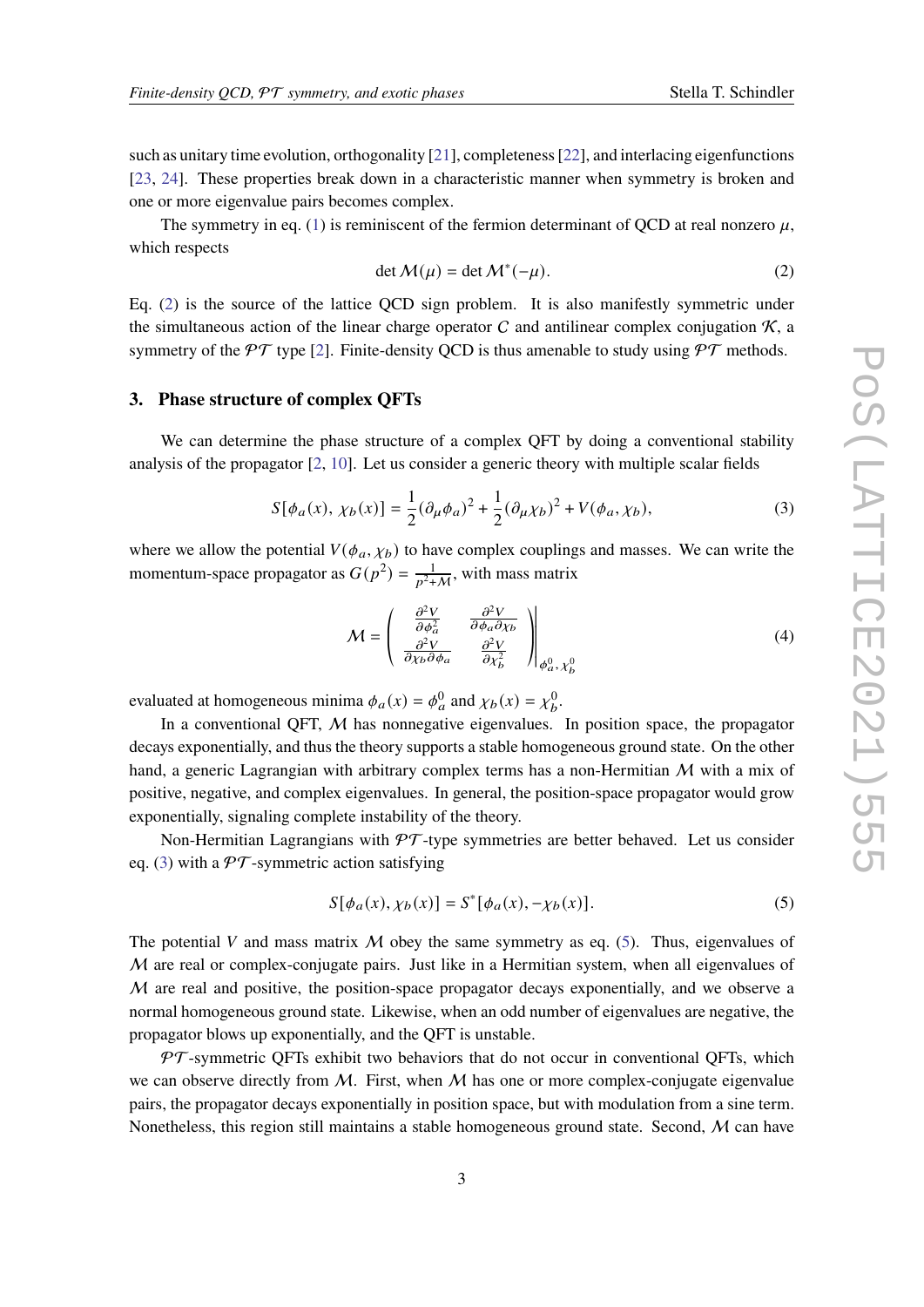<span id="page-3-0"></span>

| Eigenvalues $E_i$ of $\mathcal M$ | Position-space propagator behavior               | Region                |
|-----------------------------------|--------------------------------------------------|-----------------------|
| All positive                      | Exponential decay                                | Normal                |
| Odd number of $E_i < 0$           | Exponential growth                               | Unstable              |
| Some $E_i = E_i^*$                | Sinusoidally-modulated exponential               | $\mathcal{PT}$ broken |
| Even number of $E_i < 0$          | Homogeneous solution unstable at some $p \neq 0$ | Patterned vacuum      |

**Table 1:** Stability analysis of the  $\mathcal{PT}$ -symmetric action eq. [\(3\)](#page-2-1) with the condition eq. [\(1\)](#page-1-2) by examination of its mass matrix eq. [\(4\)](#page-2-3). Note the two behaviors not observed in a conventional OFT: the  $\mathcal{PT}$ -broken region, which has a sinusoidally-modulated propagator and a stable homogeneous ground state, and the patterned region, which is characterized by a Lifshitz instability and a stable inhomogeneous ground state.

an even number of negative eigenvalues. In this case, the homogeneous solution is unstable to fluctuations for some momenta  $p \neq 0$ , but it is stable for  $p = 0$ . Instability of a homogeneous phase need not indicate instability of the full theory; rather, here it merely signifies that the stable phase is inhomogeneous: i.e., a so-called Lifshitz instability. We summarize these behaviors in Table [1.](#page-3-0) The case  $E = 0$  gives massless modes; in some models,  $\mathcal{PT}$  Goldstones are obtained [\[25,](#page-8-8) [26\]](#page-8-9).

### **3.1 Example:**  $\mathcal{PT}$ -symmetric  $\phi^4$  model

Let us develop intuition for  $\mathcal{PT}\text{-}\overline{\text{OFT}}$  by applying the mass-matrix analysis to a simple theory, and then cross-checking our results with simulations. Consider a two-component  $\mathcal{PT}$ -symmetric extension of the conventional  $\phi^4$  model [\[10\]](#page-7-6):

<span id="page-3-1"></span>
$$
S[\phi(x), \chi(x)] = \frac{1}{2} (\partial_{\mu} \phi)^2 + \frac{1}{2} (\partial_{\mu} \chi)^2 + \frac{1}{2} m_{\chi}^2 \chi^2 - ig \phi \chi + \lambda (\phi^2 - v^2)^2 + h \phi. \tag{6}
$$

Here, we have a massless field  $\phi(x)$  sitting in a double-well potential, coupled by an imaginary strength *ig* to a massive  $\mathcal{PT}$ -symmetric field  $\chi(x)$ . We can adjust the heights of the two wells and break their symmetry with the source term  $h\phi$ . Plugging eq. [\(6\)](#page-3-1) into eq. [\(4\)](#page-2-3), we can calculate the mass matrix of  $S$ :

<span id="page-3-2"></span>
$$
\mathcal{M} = \begin{pmatrix} 4\lambda(3\phi_0^2 - v^2) & ig \\ ig & \frac{m_\chi^2}{2} \end{pmatrix},\tag{7}
$$

where we take  $\phi(x) = \phi_0$  as the tree level minimum of V. The eigenvalues of M are

$$
E_{\pm} = 2\lambda(3\phi_0^2 - v^2) + \frac{1}{2}m_{\chi}^2 \pm \frac{1}{2}\sqrt{[4\lambda(3\phi_0^2 - v^2) - m_{\chi}^2]^2 - 4g^2},
$$
 (8)

which can become complex for sufficiently large couplings  $g$ . Note that a direct mass matrix analysis requires us to work with  $\langle \phi \rangle = \phi_0$  as a parameter, rather than just the more natural coupling constants  $\lambda$ ,  $g$ ,  $h$ ,  $v^2$  in S.

We begin by discussing a familiar case: decoupling the fields with  $g = 0$ , leaving us with a conventional  $\phi^4$  theory. From eq. [\(7\)](#page-3-2), we see that  $\phi(x)$  has mass  $E = 4\lambda(3\phi_0^2 - v^2)$ . Thus, in the  $\langle \phi \rangle - v^2$  plane, we observe an unstable phase in the region 3 $\langle \phi \rangle^2 < v^2$ , metastable states centered around  $\langle \phi \rangle = 0$ , and a second-order critical point at  $(\langle \phi \rangle, v^2) = (0, 0)$ . Taking a Legendre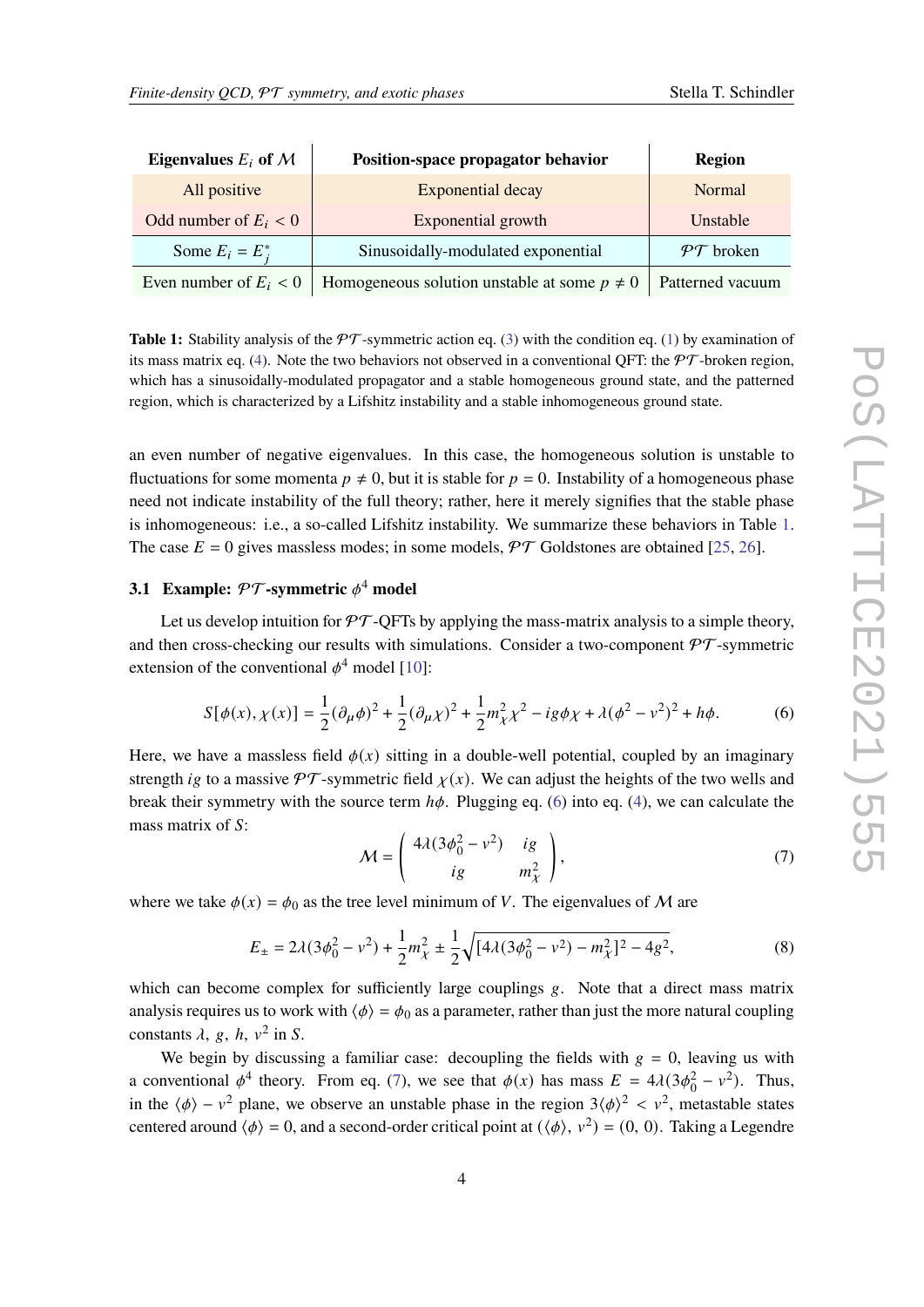<span id="page-4-0"></span>

**Figure 1:** Phase diagram of eq. [\(6\)](#page-3-1) determined analytically at tree level, and plotted in (a) the  $\langle \phi \rangle$ -g plane and (b) the *h*-*g* plane. We fix  $m_{\chi}^2 = 0.5$ ,  $\lambda = 0.1$ , and  $\nu = 3$ .

transform gives us the phase diagram of eq. [\(6\)](#page-3-1) in the  $h - v^2$  plane: the metastable and unstable states of the  $\langle \phi \rangle$  − g plane are replaced by a cut along the  $h = 0$  axis for all positive values of  $v^2$ .

Now, we examine nonzero g values, varying g and h while holding  $\lambda$  and  $v^2$  fixed. We again start by analyzing M in the  $\langle \phi \rangle - g$  plane. In Fig. [1,](#page-4-0) as expected we see four phases: stable, unstable, complex, and patterned. A spinodal line separates the unstable and patterned regions. A second-order critical point lies on the spinodal line at  $\langle \phi \rangle = 0$ .

We can Legendre-transform these results into the  $h - g$  plane. As in the normal  $\phi^4$  model, metastable states in the complex (blue) phase and unstable states (red) disappear and collapse into a critical line running up the  $h = 0$  axis. This line is a first-order phase transition terminating in a second-order critical endpoint; i.e.,  $\langle \phi \rangle$  exhibits a discontinuity as we vary h past  $h = 0$ . Note that after the Legendre transform, the critical endpoint has relocated from the edge of the patterned region to its interior.

#### **3.2 Simulations**

Medina and Ogilvie have developed a technique to recast  $\mathcal{PT}\text{-}\text{OFFs}$  into a fully real form [\[9\]](#page-7-5): all we need to do is take a Fourier transform of appropriate fields within the path integral. To simulate S in eq. [\(6\)](#page-3-1), we make such a transform with respect to the field  $\chi$  (*not* the position-space variable x). The dual action  $\tilde{S}$  is real, positive, and thus simulatable:

<span id="page-4-1"></span>
$$
\tilde{S}[\phi(x), \pi(x)] = \frac{1}{2} (\partial_{\mu} \phi)^2 + \frac{1}{2} \pi_{\mu}^2 + \frac{1}{2m_{\chi}^2} [\partial \cdot \pi - g\phi]^2 + \lambda (\phi^2 - v^2)^2 + h\phi. \tag{9}
$$

In Fig. [2,](#page-5-0) we display a small sample of lattice simulation results. We notice that the region of pattern formation in lattice simulations using  $h$  as a parameter agrees well with the region we determined using tree-level analytics using  $\langle \phi \rangle$  as a parameter in Fig. [1.](#page-4-0)

The nature of the patterned field configurations strongly suggests that the patterned region comprises a single thermodynamic phase. As we vary the parameters  $(g, h)$ , the pattern morphologies evolve smoothly. When we take a Fourier transform of a configuration from  $\phi(x)$  to  $\tilde{\phi}(k)$ , we see that patterned configurations in x-space become ring-shaped in  $k$ -space. The only evidence for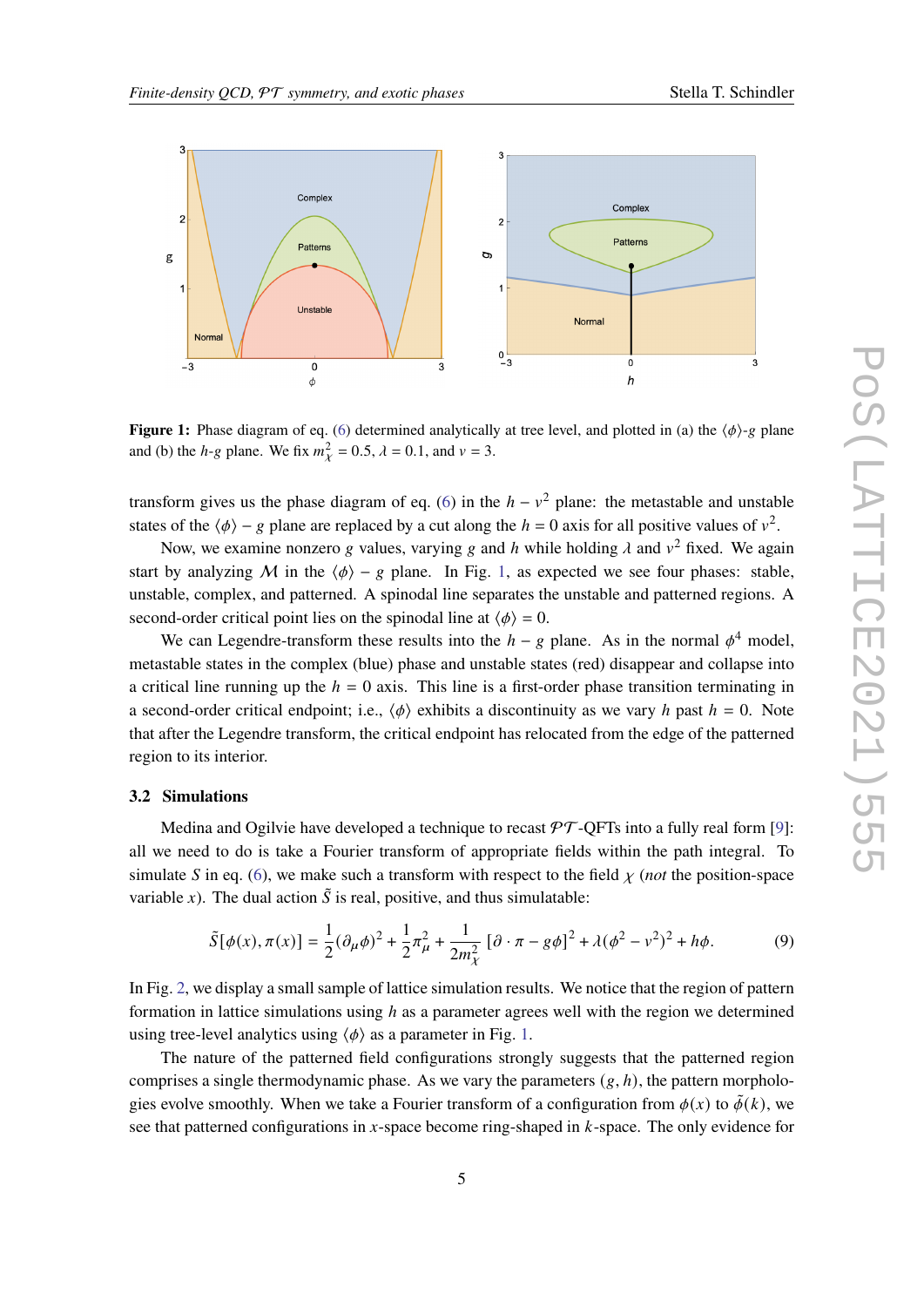

<span id="page-5-0"></span>

**Figure 2:** Snapshots of eq. [\(9\)](#page-4-1) simulation results. Pictured: (a) configurations  $\phi(x)$  and (b) their positionspace Fourier transform  $\tilde{\phi}(k)$ . We plot a range of values  $(g, h)$  at fixed  $m_{\chi}^2 = 0.5$ ,  $\lambda = 0.1$ , and  $\nu = 3$ . Each configuration was obtained on a  $64^2$  lattice after a hot start followed by 20,000 sweeps. The color scale in (a) runs from -3 to 3, from dark to light. The color scale in (b) runs from 0 to 10, from dark to light; any lattice point with magnitude greater than to is set to 10 for ease of visualization. Note that patterned configurations evolve smoothly as we adjust  $(g, h)$ , and always correspond to ring-shaped configurations in Fourier space.

a sharp thermodynamic phase transition in the patterned region is at  $h = 0$  for low values of g, which is where we have analytically determined the critical line and critical endpoint to be located. Along this line,  $\langle \phi \rangle$  jumps in a first-order transition that terminates at a second-order point.

#### **4. Phase structure of a QCD-like model**

Let us now apply these methods to a simple effective model of finite-density QCD, a heavy quark theory [\[2\]](#page-7-1). Consider the action

<span id="page-5-1"></span>
$$
S = -2N_C N_F \sum_{\vec{x}} \log \left[ 1 + z e^{\chi(\vec{x}) + i\phi(\vec{x})} \right] + \frac{1}{2\beta} \sum_{\vec{x}, \vec{y}} \left[ \chi(\vec{x}) V_A^{-1}(\vec{x}, \vec{y}) \chi(\vec{y}) + \phi(\vec{x}) V_R^{-1}(\vec{x}, \vec{y}) \phi(\vec{y}) \right].
$$
\n(10)

The first term is a mean-field heavy quark determinant; we parametrize the Polyakov loop as  $P = e^{\chi + i\phi}$  and absorb parameters into a coefficient  $z = e^{\beta(\mu - m)}$ . The second term characterizes Polyakov loop interactions with a potential split into attractive and repulsive pieces  $V = V_A + V_B$ .

We can determine the phase diagram of eq. [\(10\)](#page-5-1) straightforwardly using the procedure outlined in Sec. [3.](#page-2-4) It is instructive to first examine a simple choice of potentials: Yukawa interactions  $V_i^{-1} = \frac{1}{g_i^2} (\nabla^2 + m_i^2)$  with  $i = \phi, \chi$ . We plot the phase diagram of the Yukawa model in both the fermion density *n* vs.  $T = 1/\beta$  plane, as well as in the chemical potential  $\mu$  vs. *T* plane in Fig. [3.](#page-6-0)

The phase diagram structure looks remarkably similar to that of eq. [\(6\)](#page-3-1): around the critical endpoint, we find a patterned region, surrounded by a sinusoidally-modulated region, which is in turn bounded by a disorder line. These behaviors are indeed universal in  $Z(2)$  pattern formation, which raises the possibility that we might see similar phenomena around the critical endpoint of finite-density QCD. The inhomogeneous phase would consist of patterns of deconfined phase within a sea of confined phase, and vice versa.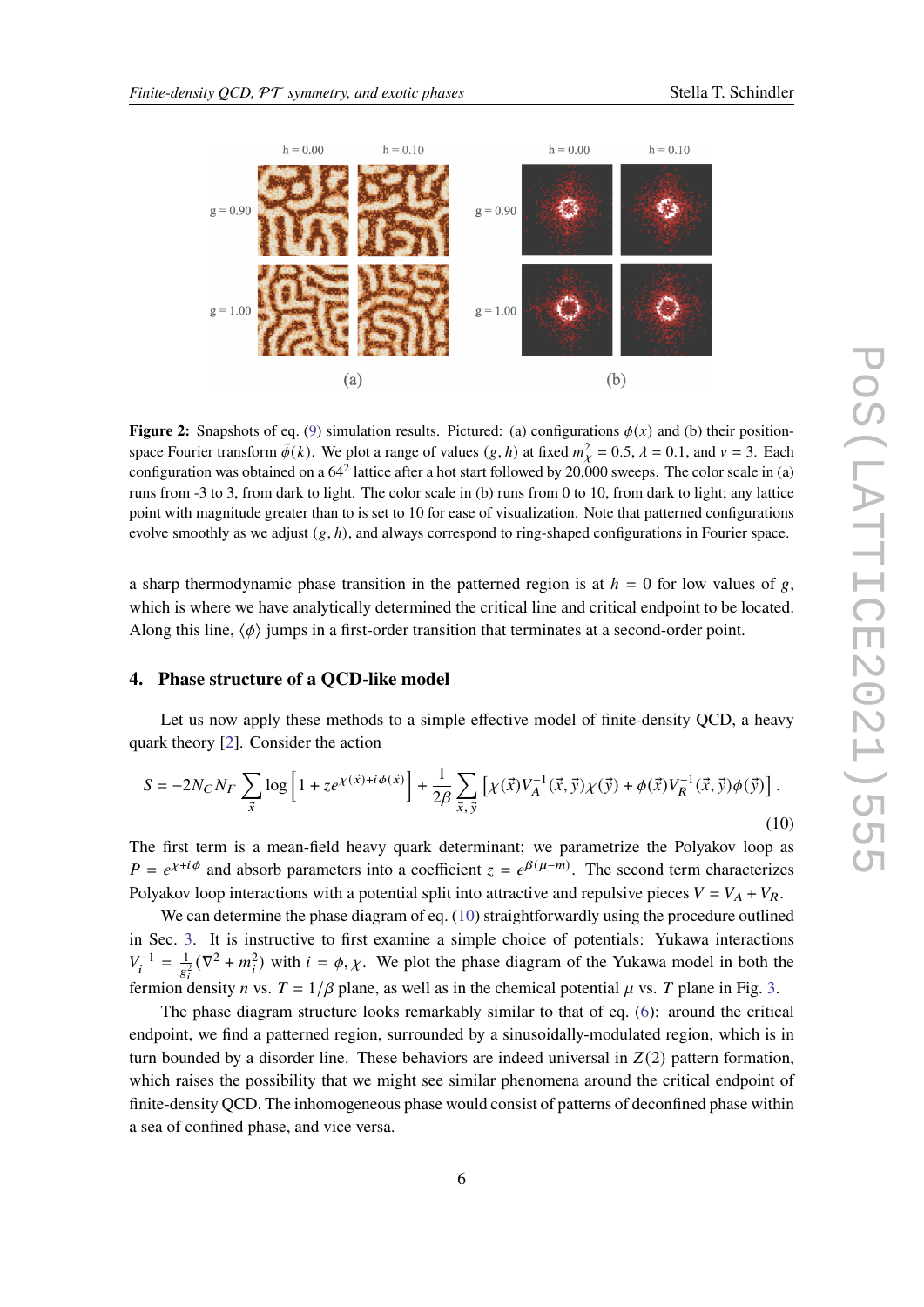<span id="page-6-0"></span>

**Figure 3:** Plot of the analytically-determined heavy quark model phase diagram in (a) the *n*-T plane and (b) the  $\mu$ -T plane. The patterned region consists of bubbles of deconfined matter floating in a sea of confined matter, and vice versa. Note that in (b) the critical endpoint is surrounded by a patterned phase, then the sinusoidally-modulated region, which is bounded by a disorder line. These behaviors may be physically observable.

We can calculate the phase diagram for the full model as in Table [1,](#page-3-0) and extend the results to the continuum. We write the criterion for stability against pattern formation as

$$
1 + \beta \chi_Q \tilde{V}_{qq}(k) > 0,\tag{11}
$$

where  $X_Q$  is the quark number susceptibility and  $\tilde{V}_{qq}$  is the quark-quark potential. Note that all terms in this stability criterion are in principle computable on the lattice.

#### **5. Outlook**

We believe that the  $\mathcal{PT}$ -symmetric framework holds great promise in understanding critical behavior in field theories with sign problems, including finite-density QCD. There are two natural directions in which to proceed. First, we can directly use the techniques shown in these proceedings to tackle more complicated models that incorporate more features of finite-density QCD. For example, dropping the mean-field approximation implicit in eq. [\(10\)](#page-5-1) allows for a more precise determination of the critical point of a heavy quark model. Also, we can examine the effect of adding in canonical features of QCD like triality and chirality, and see their effect on phase structure. Second, it is important to extend our suite of  $\mathcal{PT}$ -inspired analytic and algorithmic techniques to accommodate a wider span of field theories. We are pursuing both lines of research.

#### **Acknowledgments**

STS was supported by a Graduate Research Fellowship from the U.S. National Science Foundation under Grant No. 1745302; the U.S. Department of Energy, Office of Science, Office of Nuclear Physics, from DE-SC0011090; and fellowship funding from the MIT Department of Physics.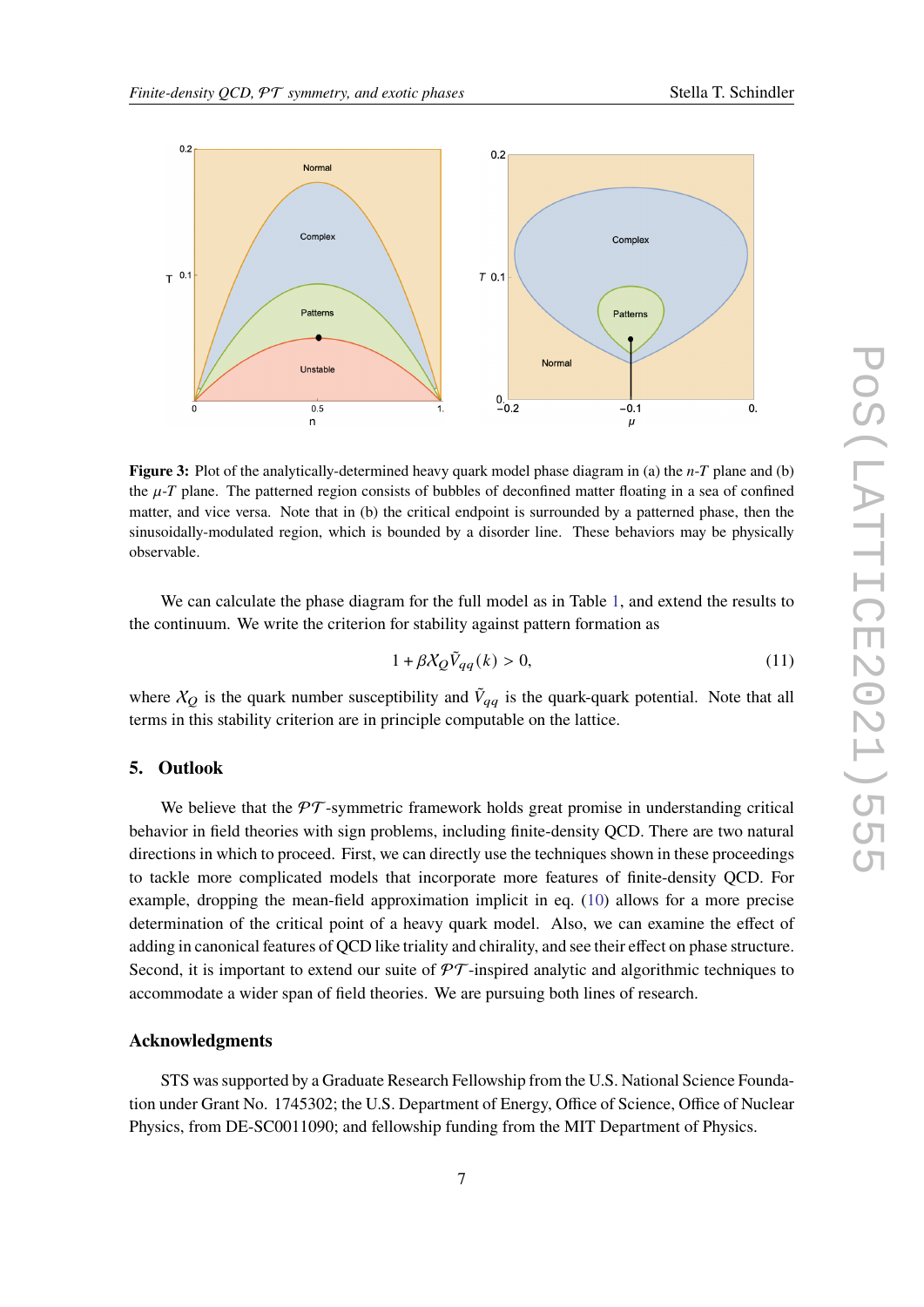#### **References**

- <span id="page-7-0"></span>[1] P.N. Meisinger and M.C. Ogilvie, *PT symmetry in classical and quantum statistical mechanics*, *[Phil. Trans. Roy. Soc. Lond. A](https://doi.org/10.1098/rsta.2012.0058)* **371** (2013) 20120058 [[1208.5077](https://arxiv.org/abs/1208.5077)].
- <span id="page-7-1"></span>[2] M.A. Schindler, S.T. Schindler and M.C. Ogilvie, PT *symmetry, pattern formation, and finite-density QCD*, [[2106.07092](https://arxiv.org/abs/2106.07092)].
- <span id="page-7-2"></span>[3] C.M. Bender and S. Boettcher, *Real spectra in non-Hermitian Hamiltonians having PT symmetry*, *[Phys. Rev. Lett.](https://doi.org/10.1103/PhysRevLett.80.5243)* **80** (1998) 5243 [[physics/9712001](https://arxiv.org/abs/physics/9712001)].
- <span id="page-7-3"></span>[4] M.-A. Miri and A. Alu, *Exceptional points in optics and photonics*, *Science* **363** (2019) eaar7709.
- [5] L. Feng, R. El-Ganainy and L. Ge, *Non-Hermitian photonics based on parity-time symmetry*, *Nature Photonics* **11** (2017) 752.
- [6] R. El-Ganainy, K.G. Makris, M. Khajavikhan, Z.H. Musslimani, S. Rotter and D.N. Christodoulides, *Non-Hermitian physics and PT symmetry*, *Nature Physics* **14** (2018) 11.
- [7] S. Ozdemir, S. Rotter, F. Nori and L. Yang, *Parity-time symmetry and exceptional points in photonics*, *Nature Materials* **18** (2019) 783.
- <span id="page-7-4"></span>[8] C.M. Bender, P.E. Dorey, C. Dunning, A. Fring, D.W. Hook, H.F. Jones et al., *PT Symmetry: in Quantum and Classical Physics*, World Scientific (2019), [10.1142/q0178.](https://doi.org/10.1142/q0178)
- <span id="page-7-5"></span>[9] M.C. Ogilvie and L. Medina, *Simulation of scalar field theories with complex actions*, *[PoS](https://doi.org/10.22323/1.334.0157)* **[LATTICE2018](https://doi.org/10.22323/1.334.0157)** (2018) 157 [[1811.11112](https://arxiv.org/abs/1811.11112)].
- <span id="page-7-6"></span>[10] M.A. Schindler, S.T. Schindler, L. Medina and M.C. Ogilvie, *Universality of pattern formation*, *Phys. Rev. D* **102** [\(2020\) 114510](https://doi.org/10.1103/PhysRevD.102.114510) [[1906.07288](https://arxiv.org/abs/1906.07288)].
- <span id="page-7-7"></span>[11] K. Fukushima and T. Hatsuda, *The phase diagram of dense QCD*, *[Rept. Prog. Phys.](https://doi.org/10.1088/0034-4885/74/1/014001)* **74** [\(2011\) 014001](https://doi.org/10.1088/0034-4885/74/1/014001) [[1005.4814](https://arxiv.org/abs/1005.4814)].
- <span id="page-7-8"></span>[12] M.G. Alford, A. Schmitt, K. Rajagopal and T. Schäfer, *Color superconductivity in dense quark matter*, *[Rev. Mod. Phys.](https://doi.org/10.1103/RevModPhys.80.1455)* **80** (2008) 1455 [[0709.4635](https://arxiv.org/abs/0709.4635)].
- <span id="page-7-9"></span>[13] T. Kojo, Y. Hidaka, L. McLerran and R.D. Pisarski, *Quarkyonic Chiral Spirals*, *[Nucl. Phys.](https://doi.org/10.1016/j.nuclphysa.2010.05.053) A* **843** [\(2010\) 37](https://doi.org/10.1016/j.nuclphysa.2010.05.053) [[0912.3800](https://arxiv.org/abs/0912.3800)].
- <span id="page-7-10"></span>[14] A. Patel, *Flux Tube Model Signals for Baryon Correlations in Heavy Ion Collisions*, *[Phys.](https://doi.org/10.1103/PhysRevD.85.114019) Rev. D* **85** [\(2012\) 114019](https://doi.org/10.1103/PhysRevD.85.114019) [[1111.0177](https://arxiv.org/abs/1111.0177)].
- <span id="page-7-11"></span>[15] A. Patel, *Baryon Number Correlations in Heavy Ion Collisions*, *PoS* **[LATTICE2012](https://doi.org/10.22323/1.164.0096)** (2012) [096](https://doi.org/10.22323/1.164.0096) [[1210.5907](https://arxiv.org/abs/1210.5907)].
- <span id="page-7-12"></span>[16] H. Nishimura, M.C. Ogilvie and K. Pangeni, *Complex saddle points in QCD at finite temperature and density*, *Phys. Rev. D* **90** [\(2014\) 045039](https://doi.org/10.1103/PhysRevD.90.045039) [[1401.7982](https://arxiv.org/abs/1401.7982)].